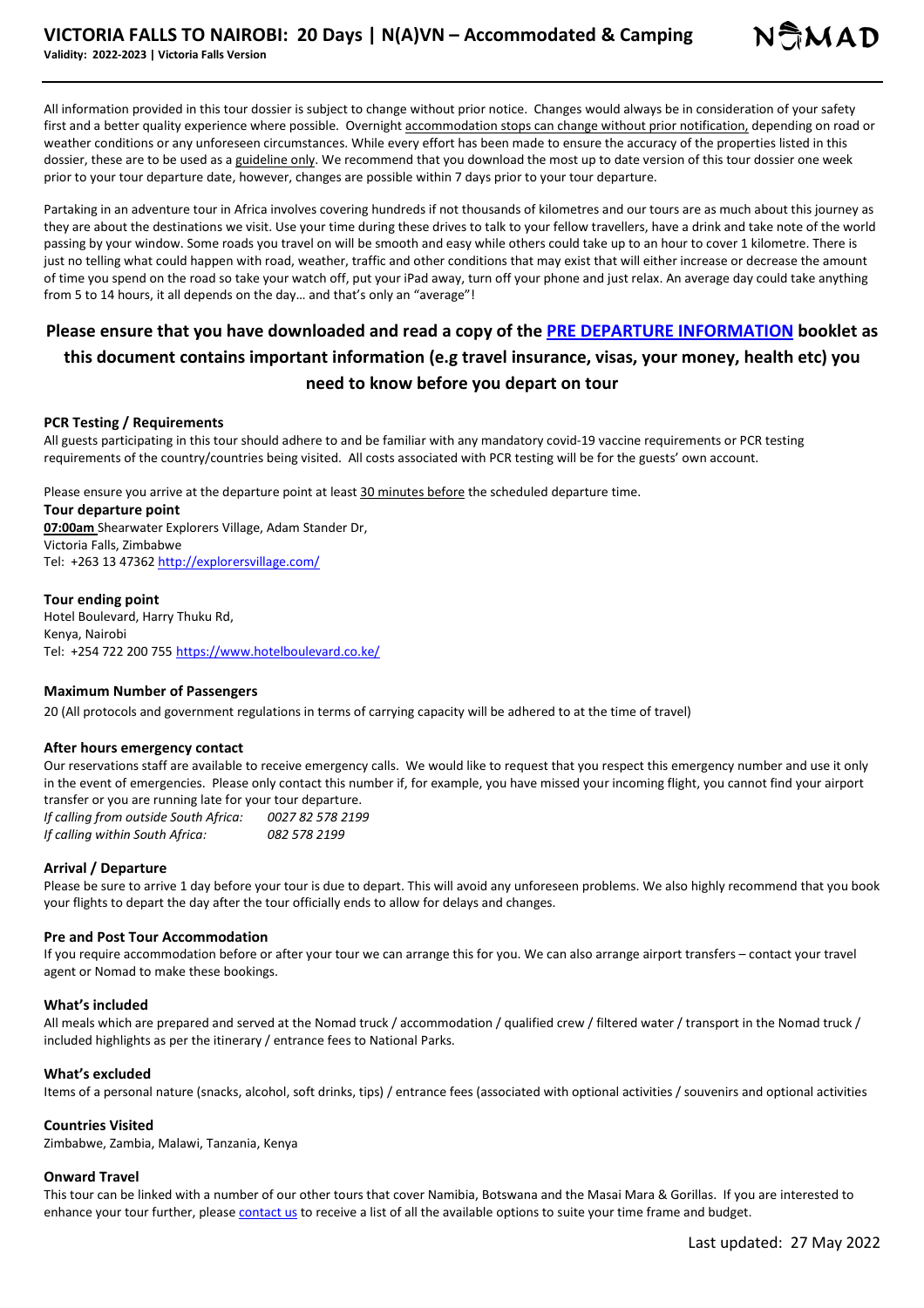

**Validity: 2022-2023 | Victoria Falls Version** 

#### **Green Seats – Travel Responsibly in Africa**

Nomad has a non-profit Trust that looks after the people, animals and places that we visit. We realise that a footprint is left where we travel and for this reason, the Nomad Africa Trust was established. Your donation to the Trust is called a "Green Seat". If you would like to help Nomad making Africa Greener, simply choose the tick box during your booking process (or contact us afterwards to add it) and we will take care of the rest. The Nomad African Trust is responsible for the administration of the funds collected from the sale of the green seats and these funds are distributed to various projects as identified by the Trust.

## **TOUR ITINERARY**

#### **Day 1 - Lusaka**

Setting off early from Victoria Falls, we catch a last sighting of the mighty falls before crossing the border into Zambia. While we have a long day travelling today, we get our first impressions of the Africa that awaits us. Colourful markets, busy villages and rural scenes form the backdrop of our journey to the outskirts of Lusaka. We enjoy a prepared meal on arrival as our guides brief us on the days ahead.

| Accommodation      | Eureka Camp http://www.eurekacamp.com                                                             |
|--------------------|---------------------------------------------------------------------------------------------------|
| <b>Facilities</b>  | Accommodated: Two per room with en-suite bathroom                                                 |
|                    | <b>Camping:</b> Campsite with shared ablutions                                                    |
|                    | Please visit the website of the accommodation provider for a full list of the facilities offered. |
| Route              | Victoria Falls to Lusaka                                                                          |
| Meals              | Lunch. Dinner                                                                                     |
| Included Highlight | View of Victoria Falls from the Bridge                                                            |
| <b>Border Post</b> | Zimbabwe: Victoria Falls Bridge (no telephone number) Open: 06h00-20h00                           |
|                    | Zambia: Victoria Falls Bridge (no telephone number) Open: 06h00-20h00                             |

#### **Day 2 - Petauke**

This morning we drive through Zambia's busy capital Lusaka before turning east towards Petauke, our destination for the night. As an important link between Lusaka and neighbouring Malawi, the Great East Road winds through rural Zambia and we will cross the mighty Luangwa River along the way. Dotted with villages and subsistence farms, todays landscapes serve as a stark contrast to the developed countries so many of us call home.

| Accommodation     | Chimwemwe Executive Lodge http://www.chimwemwelodge.com                                           |
|-------------------|---------------------------------------------------------------------------------------------------|
| <b>Facilities</b> | Accommodated: Two per room with en-suite bathroom                                                 |
|                   | <b>Camping:</b> Campsite with shared ablutions                                                    |
|                   | Please visit the website of the accommodation provider for a full list of the facilities offered. |
| Route             | Lusaka to Petauke                                                                                 |
| <b>Meals</b>      | Breakfast, Lunch, Dinner                                                                          |

#### **Day 3 - South Luangwa National Park**

With two days of travel behind us we look forward to the tranquillity of South Luangwa and this morning we make our way to the banks of the Luangwa River. Our first stop though is the town of Chipata, home of Chipata Cotton and an important centre for the cotton famers of the region. Tribal Textiles represents the creativity of the African culture and those interested can enjoy a tour of their workshops (March to December). One of the finest sunsets is surely that enjoyed on the banks of the Luangwa River, so grab a cold drink and watch the day fade away.

| <b>Accommodation</b>      | Wildlife Camp http://www.wildlifecamp-zambia.com                                                  |
|---------------------------|---------------------------------------------------------------------------------------------------|
| <b>Facilities</b>         | Accommodated: Two per permanent tent with en-suite bathroom                                       |
|                           | <b>Camping:</b> Campsite with shared ablutions                                                    |
|                           | Please visit the website of the accommodation provider for a full list of the facilities offered. |
| Route                     | Petauke to South Luangwa National Park                                                            |
| <b>Meals</b>              | Breakfast, Lunch, Dinner                                                                          |
| <b>Included Highlight</b> | Textile visit                                                                                     |

#### **Day 4 - South Luangwa National Park**

South Luangwa National Park is a world-class safari destination and we have a full day to explore the park in search of the variety of wildlife found in the park. This morning you can partake in an optional morning safari or during the dry season (April to December) you can join one of the iconic walking safaris on offer in the park. This afternoon we will enjoy a sunset drive in the park including a sundowner stop. The unique opportunity to explore the park at night gives us a chance to spot the elusive nocturnal species that are rarely seen in the day.

| <b>Accommodation</b>     | Wildlife Camp http://www.wildlifecamp-zambia.com                                                  |
|--------------------------|---------------------------------------------------------------------------------------------------|
| <b>Facilities</b>        | Accommodated: Two per Permanent tent with en-suite bathroom                                       |
|                          | <b>Camping:</b> Campsite with shared ablutions                                                    |
|                          | Please visit the website of the accommodation provider for a full list of the facilities offered. |
| <b>Meals</b>             | Breakfast, Lunch, Dinner                                                                          |
| Included Highlight       | Sunset Game Drive in South Luangwa National Park                                                  |
| <b>Optional Activity</b> | Safari Walk (seasonal) or Morning Game Drive in South Luangwa                                     |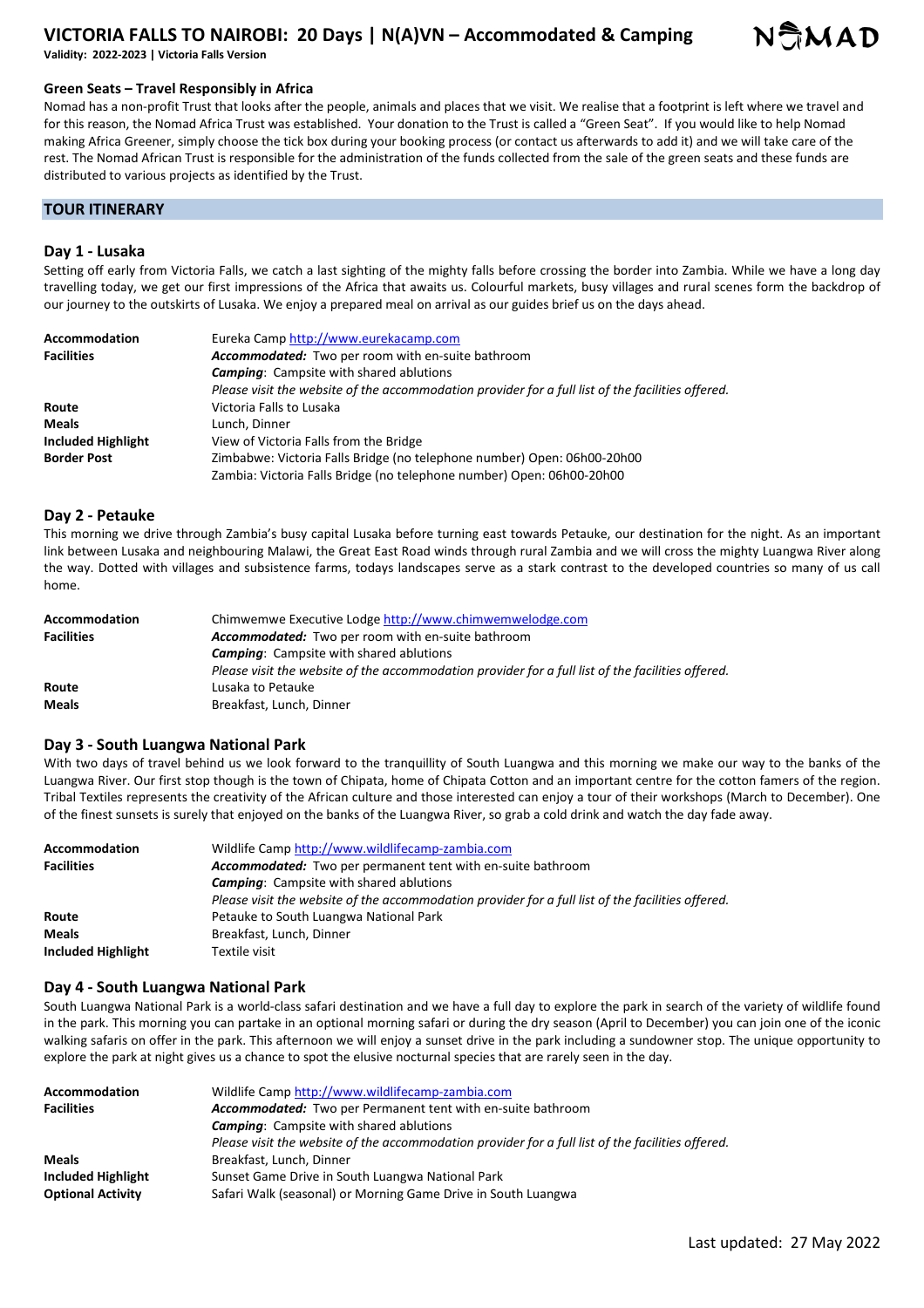**Validity: 2022-2023 | Victoria Falls Version** 

## **Day 5 - Lake Malawi**

This morning we board our truck and set off for Malawi, the warm heart of Africa. Our destination tonight is the shores of Lake Malawi, the southernmost lake in the East African Rift system. As one of the ten largest lakes in the world, the lake stretches for over 500km along the western boundary of Malawi and is home to more species of fish than any other lake. We spend the night on the shores of this natural wonder.

| Accommodation      | Ngala Beach Lodge http://www.ngalabeach.com/                                                      |
|--------------------|---------------------------------------------------------------------------------------------------|
| <b>Facilities</b>  | Accommodated: Two per room with en-suite bathroom                                                 |
|                    | <b>Camping:</b> Campsite with shared ablutions                                                    |
|                    | Please visit the website of the accommodation provider for a full list of the facilities offered. |
| Route              | South Luangwa National Park to Lake Malawi                                                        |
| <b>Meals</b>       | Breakfast, Lunch, Dinner                                                                          |
| <b>Border Post</b> | Zambia: Chipata / Nwami, Tel: + 265 622 1652, Open: 06h00-18h00                                   |
|                    | Malawi: Mchinji, Tel: +265 124 2217, Open: 06h00-18h00                                            |

## **Day 6 - Lake Malawi**

Today is all about the lake and this day is set aside for you to relax at the lake. Use the time to read a book, soak up the sun or indulge in the many attractions that are on offer.

| <b>Accommodation</b> | Ngala Beach Lodge http://www.ngalabeach.com/                                                      |
|----------------------|---------------------------------------------------------------------------------------------------|
| <b>Facilities</b>    | Accommodated: Two per room with en-suite bathroom                                                 |
|                      | <b>Camping:</b> Campsite with shared ablutions                                                    |
|                      | Please visit the website of the accommodation provider for a full list of the facilities offered. |
| <b>Meals</b>         | Breakfast, Lunch, Dinner                                                                          |

## **Day 7 - Lake Malawi**

Today we are back on the road for most of the day travelling further north and will overnight once again on the banks of Lake Malawi. Our Nomad guide will lead us on a walking tour through a nearby village in the afternoon. After the walk, enjoy the sunset over the lake from the beach.

| <b>Accommodation</b> | Chitimba https://edpeeters.wixsite.com/chitimbacamp                                               |
|----------------------|---------------------------------------------------------------------------------------------------|
| <b>Facilities</b>    | Accommodated: Two per room with en-suite bathroom                                                 |
|                      | <b>Camping:</b> Campsite with Shared Ablutions                                                    |
|                      | Please visit the website of the accommodation provider for a full list of the facilities offered. |
| Route                | Central Lake Malawi to North Lake Malawi                                                          |
| <b>Meals</b>         | Breakfast, Lunch, Dinner                                                                          |
| Included Highlight   | Village Tour with Nomad Tour Leader                                                               |

## **Day 8 – Tanzania - Mbeya Region**

We depart this morning and continue north, crossing over into Tanzania, heading for the Utengule Coffee Lodge where we will overnight.

| Accommodation      | Utengule Coffee Lodge https://www.utengule.com/                                                   |
|--------------------|---------------------------------------------------------------------------------------------------|
| <b>Facilities</b>  | Accommodated: Two per room with en-suite bathroom                                                 |
|                    | <b>Camping:</b> Campsite with shared ablutions                                                    |
|                    | Please visit the website of the accommodation provider for a full list of the facilities offered. |
| <b>Meals</b>       | Breakfast, Lunch, Dinner                                                                          |
| <b>Border Post</b> | Malawi: Songwe (no telephone), Open: 06h00-18h00                                                  |
|                    | Tanzania: Chi'zumulu, Tel: +265 15 357 207, Open: 06h00-18h00                                     |

## **Day 9 - Iringa**

Before heading to Iringa, we will make a stop at a local coffee plantation where we have the opportunity to see the process of growing and harvesting coffee beans and will be able to sample some of the beans. We then ascend the Great Rift Valley and make our way into Tanzania. We round the northern extremes of the lake as we turn east and continue to our overnight stop in Iringa.

| <b>Accommodation</b>     | Kisolanza Farm http://www.kisolanza.com                                                           |
|--------------------------|---------------------------------------------------------------------------------------------------|
| <b>Facilities</b>        | Accommodated: Two per room with en-suite bathroom                                                 |
|                          | <b>Camping:</b> Campsite with shared ablutions                                                    |
|                          | Please visit the website of the accommodation provider for a full list of the facilities offered. |
| Route                    | Northern Lake Malawi to Iringa                                                                    |
| <b>Meals</b>             | Breakfast, Lunch, Dinner                                                                          |
| <b>Included Activity</b> | <b>Coffee Plantation Visit</b>                                                                    |

## **Day 10 - Mikumi**

This morning we complete our journey to the doorstep of Mikumi National Park. Mikumi ranks as the fourth largest park in Tanzania, but forms part of a 75 000 square kilometre wilderness that centres on Selous, Africa's largest game reserve. Today you will have the opportunity to book a game drive in Mikumi National Park.

**Accommodation** Camp Bastian http://www.campbastian.com/

NSMAD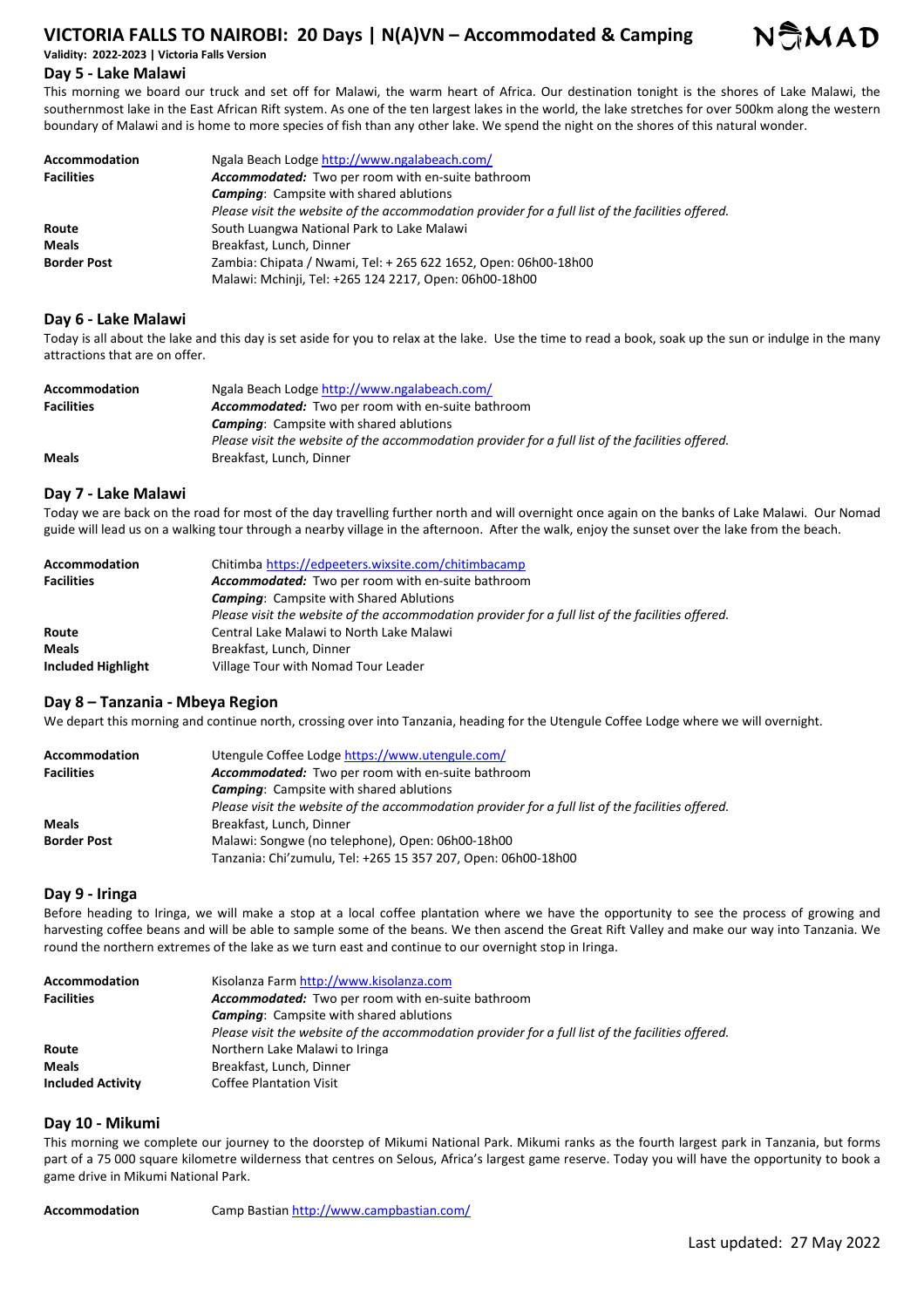

**Validity: 2022-2023 | Victoria Falls Version Facilities** *Accommodated:* Two per room with en-suite bathroom *Camping*: Campsite with shared ablutions *Please visit the website of the accommodation provider for a full list of the facilities offered.*  **Route Iringa to Mikumi** 

**Meals** Breakfast, Lunch, Dinner

**Optional Activity** Mikumi Game Drive

## **Day 11 – Stone Town (Zanzibar)**

We head out early to catch our ferry to Zanzibar Island from Dar es Salaam. After arriving at the ferry port we make our way to our hotel located in Stone Town.

| <b>Accommodation</b> | All Seasons Hotel (website not available)                                                         |
|----------------------|---------------------------------------------------------------------------------------------------|
| <b>Facilities</b>    | Accommodated: Two per room with en-suite bathroom                                                 |
|                      | <b>Camping:</b> Two per Room with En-Suite Bathroom                                               |
|                      | Please visit the website of the accommodation provider for a full list of the facilities offered. |
| Route                | Dar es Salaam to Stone Town (Zanzibar)                                                            |
| <b>Meals</b>         | Breakfast, Lunch, Dinner                                                                          |
| Included highlight   | Zanzibar Excursion                                                                                |

## **Day 12 – Stone Town - Nungwi**

Boasting a rich history this busy port was once a landmark on both the Slave and Spice trade routes. This morning we will travel by road to the north of the island, Nungwi and our base for the next 2 nights. Before our arrival in Nungwi, we will stop along the way to enjoy a guided walking spice tour, which passes through villages and spice plantations. You will be able to witness first-hand how spice farm workers climb the trees and seek out specific plants and will have the opportunity to purchase fresh spices directly from these farms.

| <b>Accommodation</b>      | Amaan Bungalows http://oceangrouphotel.com/amaan-bungalows/                                       |
|---------------------------|---------------------------------------------------------------------------------------------------|
| <b>Facilities</b>         | Accommodated: Two per room with en-suite bathroom                                                 |
|                           | <b>Camping:</b> Two per room with en-suite bathroom                                               |
|                           | Please visit the website of the accommodation provider for a full list of the facilities offered. |
| <b>Meals</b>              | Breakfast, Lunch, Dinner                                                                          |
| Route                     | Stone Town to Nungwi                                                                              |
| <b>Optional Activity</b>  | Fishing, Snorkelling, Scuba Diving, Turtle Sanctuary Visit, Village Tours, and more               |
| <b>Included Highlight</b> | Prison Island boat trip/ Spice Tour                                                               |

## **Day 13 - Nungwi**

Today is a free day to enjoy some of the many attractions and activities on offer. Water sports are the order of the day and Nungwi offers fishing, snorkelling, scuba diving and a variety of ocean safari options. Whatever it is you chose to do today, you will have ample opportunity to create some island memories. Rent a scooter and explore the many attractions on offer or simply relax on the beach and soak up the sun.

| Accommodation     | Amaan Bungalows http://oceangrouphotel.com/amaan-bungalows/                                       |
|-------------------|---------------------------------------------------------------------------------------------------|
| <b>Facilities</b> | <b>Accommodated:</b> Two per room with en-suite bathroom                                          |
|                   | <b>Camping:</b> Two per Room with en-suite bathroom                                               |
|                   | Please visit the website of the accommodation provider for a full list of the facilities offered. |
| <b>Meals</b>      | Breakfast, Lunch, Dinner                                                                          |

## **Day 14 - Bagamoyo**

We bid farewell to the island and board our return ferry, on arrival back at the Dar es Salaam port, we reunite with our truck and return to Bagamoyo where we spend the night.

| Accommodation     | Bagamoyo Travellers Lodge http://www.bagamoyo.com/travellers-lodge/                               |
|-------------------|---------------------------------------------------------------------------------------------------|
| <b>Facilities</b> | Accommodated: Two per room with en-suite bathroom                                                 |
|                   | <b>Camping:</b> Campsite with shared ablutions                                                    |
|                   | Please visit the website of the accommodation provider for a full list of the facilities offered. |
| Route             | Zanzibar to Dar es Salaam by ferry; Dar es Salaam to Bagamoyo                                     |
| <b>Meals</b>      | Breakfast, Lunch, Dinner                                                                          |

## **Day 15 - Arusha**

Heading north this morning we travel across the northern reaches of Tanzania, our destination tonight is the bustling town of Arusha. Northern Tanzania is home to the Serengeti, Ngorongoro and Kilimanjaro. You will be briefed this evening by our local guide on what to prepare for the coming days.

| <b>Accommodation</b> | Meru Mbega Lodge http://www.mt-meru.com/mbega.html                                                |
|----------------------|---------------------------------------------------------------------------------------------------|
| <b>Facilities</b>    | <b>Accommodated:</b> Two per room with en-suite bathroom                                          |
|                      | <b>Camping:</b> Campsite with shared ablutions                                                    |
|                      | Please visit the website of the accommodation provider for a full list of the facilities offered. |
| Route                | Bagamoyo to Arusha                                                                                |